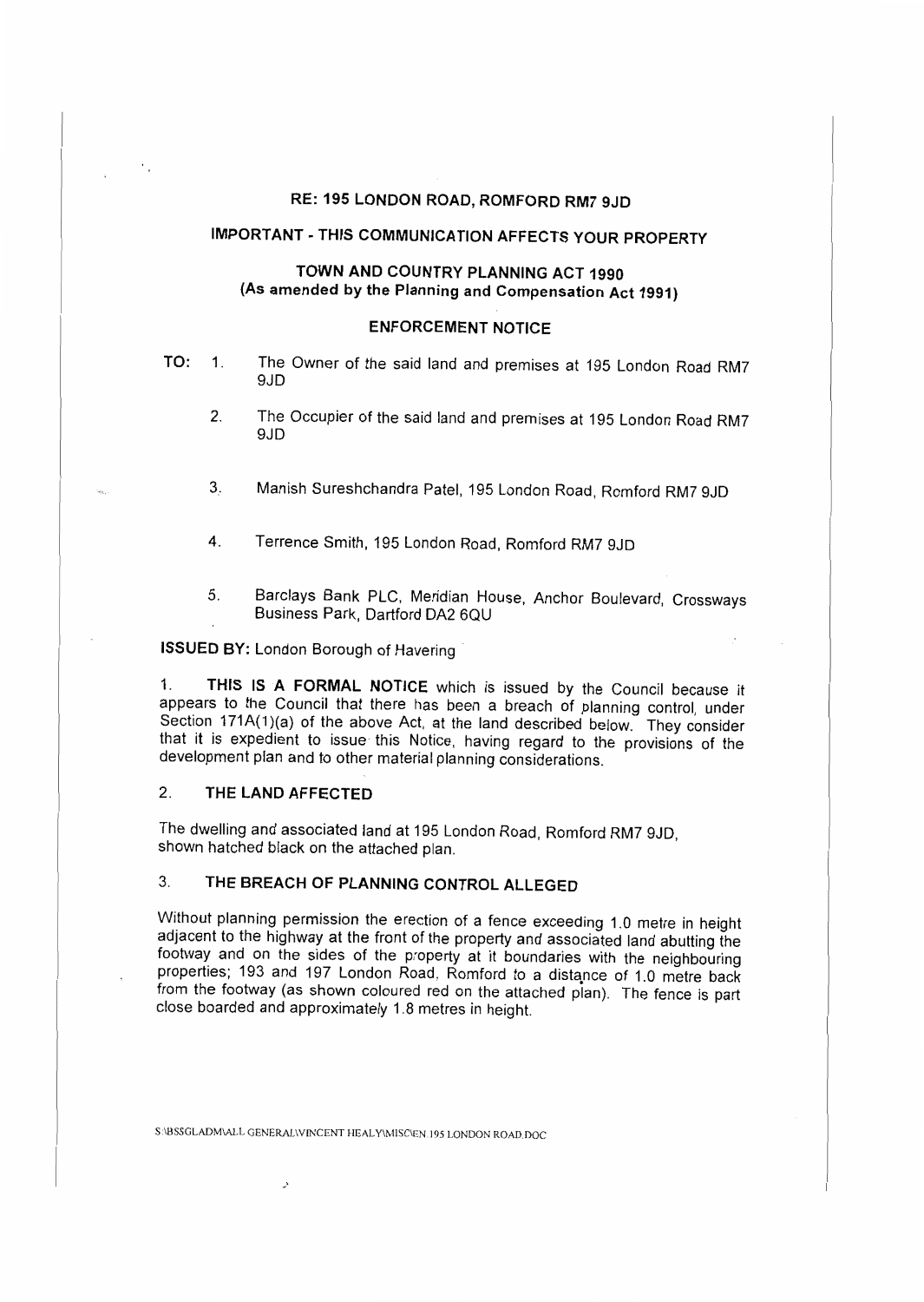## **4. REASONS FOR ISSUING THIS NOTICE**

It appears to the Council that the above breach of planning control has occurred within the last four years. The unauthorised fence, by its height, design and obtrusive appearance are overly dominant and an incongruous feature in the streetscene. It is prejudicial to the safety of highway users. The Council do not consider that planning permission should be given because planning conditions could not overcome these problems.

In making its decision to issue this notice the Council considered that the unauthorised development is contrary to the following policies of the London Borough of Havering Unitary Development Plan (Adopted March 1993) Policy ENV1.

#### 5. **WHAT YOU ARE REQUIRED TO DO**

(i) Reduce the height of the fence to no more than 1.0 metre to the extent that it is shown coloured red on the plan attached.

Time for compliance: one month from the effective date of this notice.

(ii) Remove all rubble and materials which result from the demolition process associated with compliance with (i) above.

Time for compliance: one month from the effective date of this notice.

## 6. **WHEN THIS NOTICE TAKES EFFECT**

This Notice takes effect on 24<sup>th</sup> June 2005, unless an appeal is made against it beforehand

Dated: 18<sup>th</sup> May 2005

Signed:

ETHely

**Authorised Officer** 

On behalf of London Borough of Havering Town Hall Main Road Romford **RM1** 3B0

#### **YOUR RIGHT OF APPEAL**

ور

You can appeal against this Enforcement Notice to the Secretary of State by the 24<sup>th</sup> June 2005. Further details are given in the attached explanatory note.

## **WHAT HAPPENS IF YOU DO NOT APPEAL**

S:IBSSGLADM\ALL GENERAL\VINCENT HEALY\MISC\EN.195 LONDON ROAD.DOC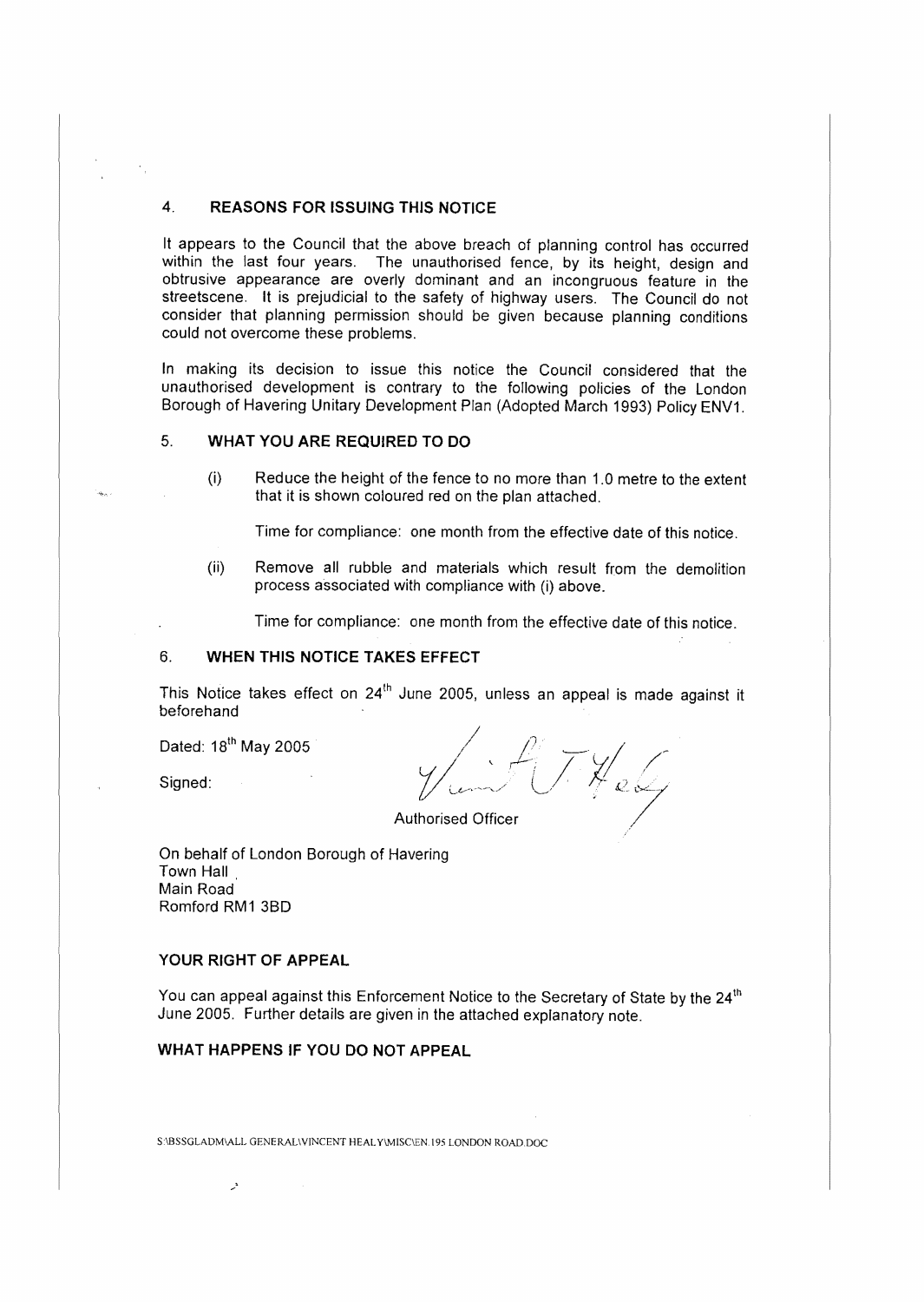

Reproduced from the Ordnance Survey mapping with the permission of the Controller of Her Majesty's<br>Stationery Office (c) Crown copyright. Unauthorised reproduction infringes Crown Copyright and may<br>lead to prosecution or c



 $\Rightarrow$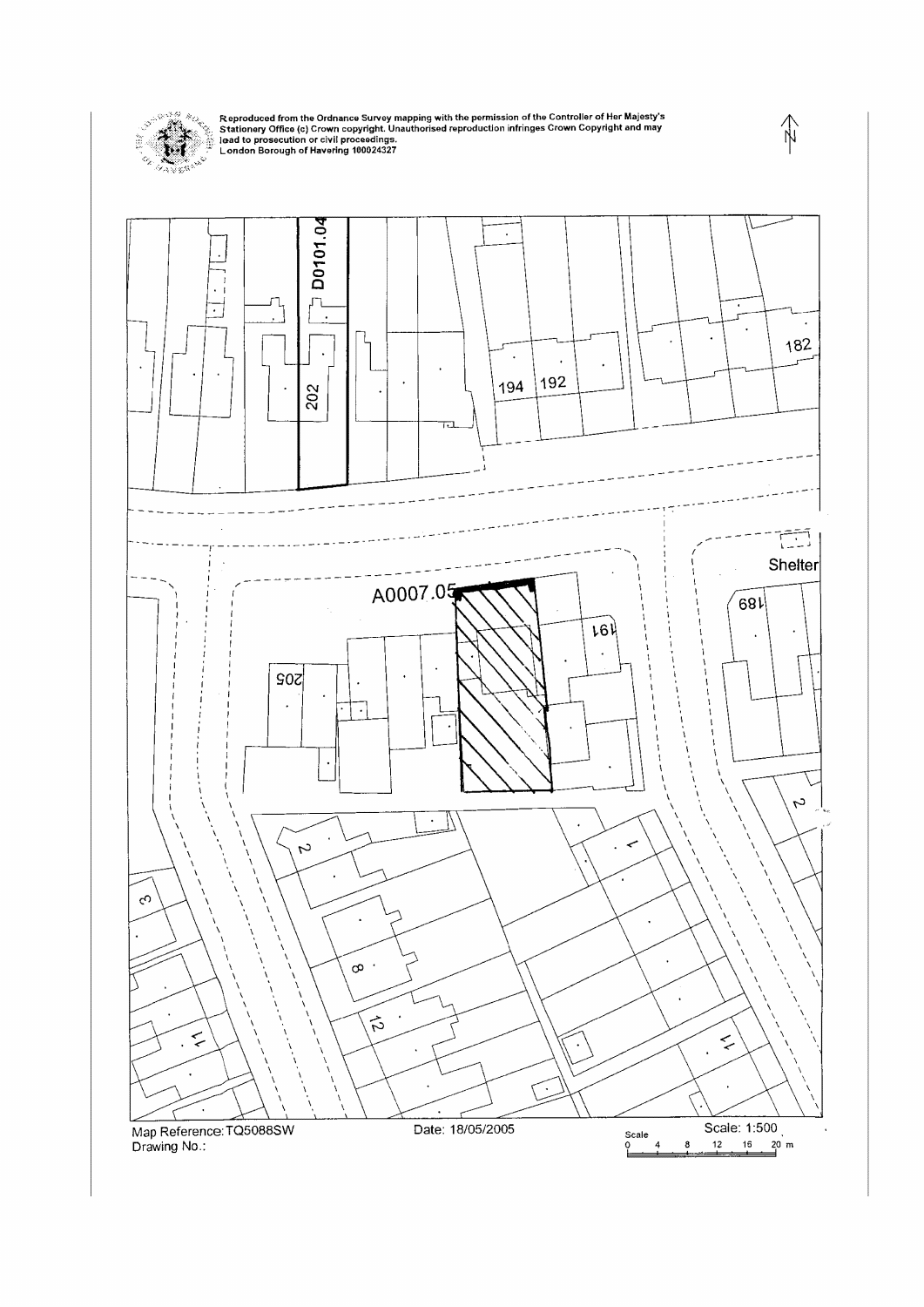If you do not appeal against this Enforcement Notice, it will take effect on 24<sup>th</sup> June 2005 and you must then ensure that the required steps for complying with it, for which you may be held responsible, are taken within the period specified in the Notice.

 $\frac{1}{2}$ 

**FAILURE TO COMPLY WITH AN ENFORCEMENT NOTICE WHICH HAS TAKEN EFFECT CAN RESULT IN PROSECUTION AND/OR REMEDIAL ACTION BY THE COUNCIL.** 

S:\BSSGLADM\ALL GENERAL\VINCENT HEALY\MISC\EN.195 LONDON ROAD.DOC

 $\lambda$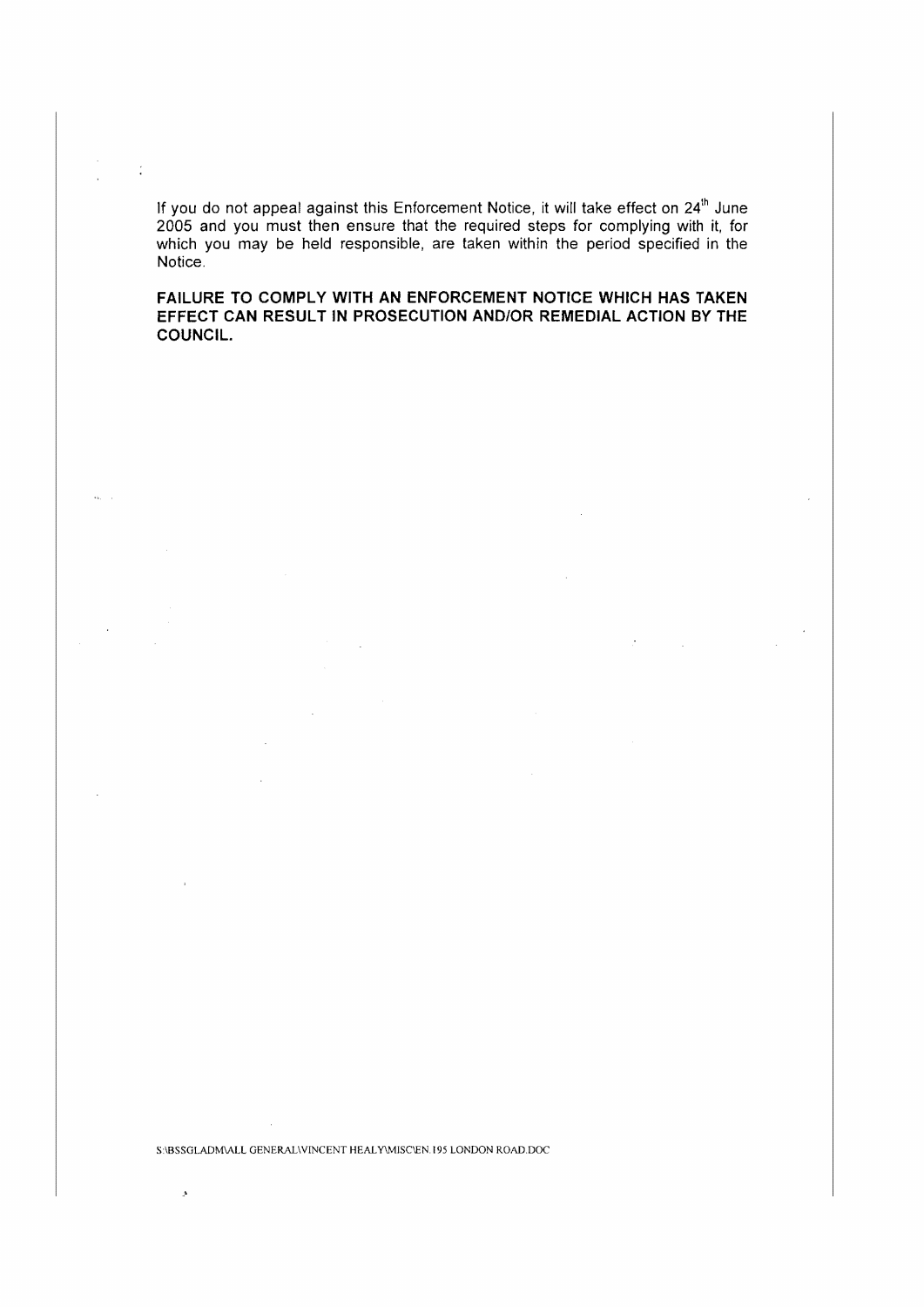#### **EXPLANATORY NOTES**

#### **STATUTORY PROVISIONS**

A summary of Sections 171A, 171B and 172 to 177 of the Town and Country Planning Act 1990 (as amended) is enclosed with this Notice.

## **YOUR RIGHT OF APPEAL**

You can appeal against this Notice, but any appeal must be in writing and received, or posted (with the postage paid and properly addressed) in time to be received in the ordinary course of the post, by the Secretary of State before 24<sup>th</sup> June 2005. The enclosed booklet "Enforcement Appeals - A guide to Procedure" sets out your rights. Read it carefully. If you appeal you should use the enclosed appeal forms. Two copies are for you to send to the Secretary of State if you decide to appeal. The other is for you to keep as a duplicate for your own records. You should also send the Secretary of State a copy of the Enforcement Notice.

#### **GROUNDS OF APPEAL**

The grounds of appeal are set out in Section 174 of the Town and Country Planning Act 1991 and are also set out on pages 2 - 5 the enclosed appeal forms.

#### **PLANNING APPLICATION FEE**

Should wish to appeal on ground (a) - that planning permission should be granted for the unauthorised development - then a fee of £135.00 is payable both to the Secretary of State and to the Council. If the fees are not paid then that ground of appeal will not be valid.

#### **STATEMENT ON GROUNDS OF APPEAL**

You must submit to the Secretary of State, either when giving notice of appeal or within 14 days from the date on which the Secretary of State sends him a notice so requiring him, a statement in writing specifying the grounds on which you are appealing against the enforcement notice and stating briefly the facts on which you propose to rely in support of each of those grounds.

#### **RECIPIENTS OF THE ENFORCEMENT NOTICE**

The names and addresses of all the persons on whom the Enforcement Notice has been served are:

- **TO: 1.** The Owner of the said land and premises at 195 London Road RM7 9JD
	- 2. The Occupier of the said land and premises at 195 London Road RM7 9JD

S:\BSSGLADM\ALL GENERAL\VINCENT HEALY\MISC\EN.195 LONDON ROAD.DOC